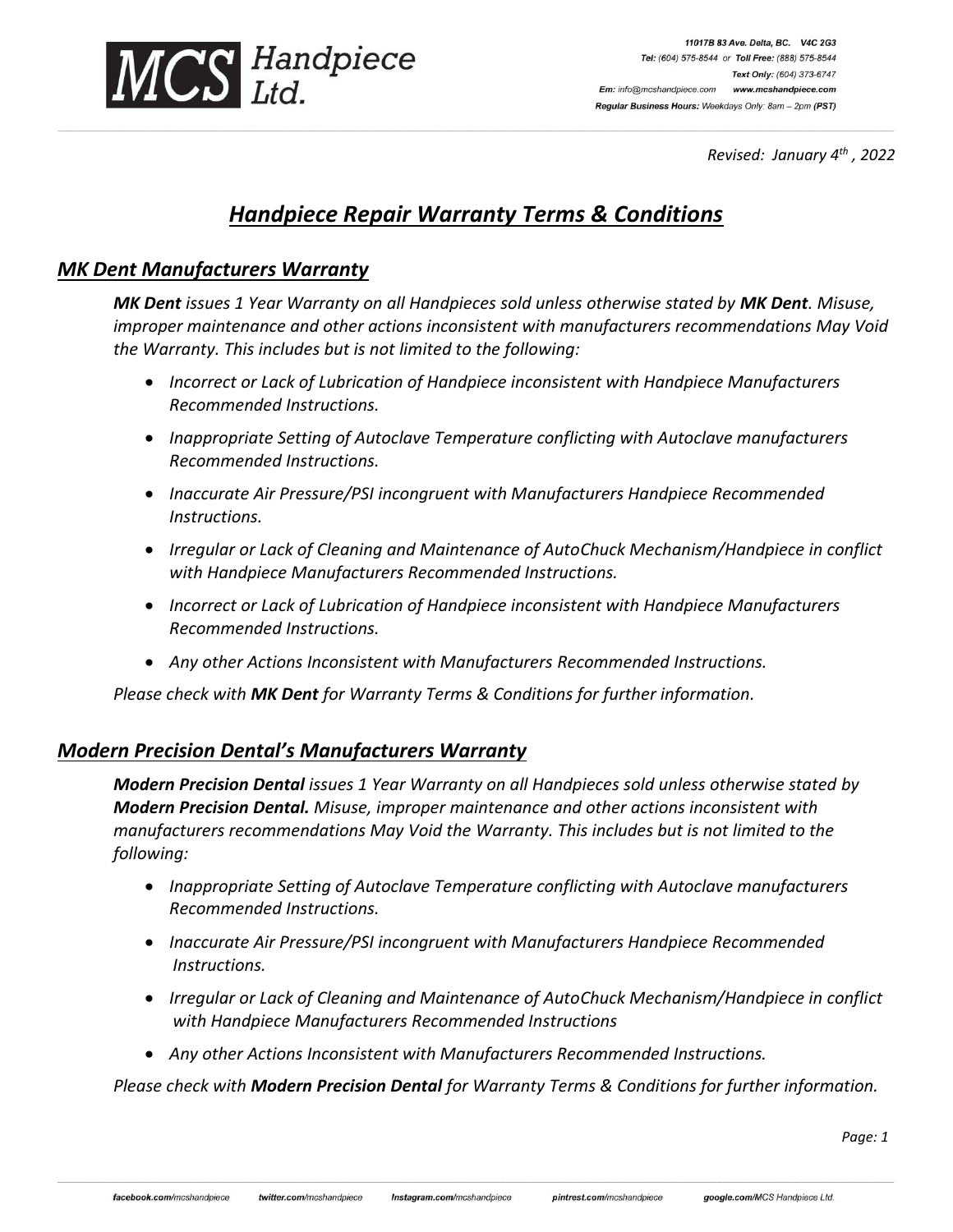

## *MCS Handpiece Ltd.'s Handpiece Repair Warranty*

*MCS Handpiece Ltd guarantees materials and workmanship for the specific warranty period given at time of purchase, stated on the Customers Invoice. MCS Handpiece Ltd warranties parts installed. This includes but is not limited to:*

**\_\_\_\_\_\_\_\_\_\_\_\_\_\_\_\_\_\_\_\_\_\_\_\_\_\_\_\_\_\_\_\_\_\_\_\_\_\_\_\_\_\_\_\_\_\_\_\_\_\_\_\_\_\_\_\_\_\_\_\_\_\_\_\_\_\_\_\_\_\_\_\_\_\_\_\_\_\_\_\_\_\_\_\_\_\_\_\_\_\_\_\_\_\_\_\_\_\_\_\_\_\_\_\_\_\_\_\_\_\_\_\_\_\_\_\_\_\_\_\_\_\_\_\_\_\_\_\_\_\_\_\_\_\_\_\_\_\_\_\_\_\_\_\_\_\_\_\_\_\_\_\_\_\_\_\_\_\_\_\_\_\_\_\_\_\_\_\_\_\_\_\_\_\_\_\_\_\_\_\_\_\_\_\_\_\_\_\_\_\_\_\_\_\_\_\_\_\_\_\_\_\_\_\_\_\_\_\_\_\_\_\_\_\_\_\_\_\_\_\_\_\_\_\_\_\_\_\_\_\_\_\_\_\_\_\_\_\_\_\_\_\_\_\_\_\_\_\_\_\_\_\_\_\_\_\_\_\_\_\_\_\_\_\_\_\_\_\_\_\_\_\_\_\_\_\_\_\_\_\_\_\_\_\_\_\_\_\_\_\_\_\_\_\_\_\_\_\_\_\_\_\_\_\_\_\_\_\_\_\_\_\_\_\_\_\_\_\_\_\_\_\_\_\_\_\_\_\_\_\_\_\_\_\_\_\_\_\_\_\_\_\_\_\_\_\_\_\_\_\_\_\_\_\_\_\_\_\_**

- *Parts composed of the turbine rotor.*
- *Parts composed of the handpiece internal functions.*
- *Parts composed of the handpiece shell.*

*MCS Handpiece Ltd does not warranty services or some parts including, but is not limited to:*

- *Services*
	- o *Air/Water Services*
	- o *Chuck Maintenance Services*
	- o *Cleaning, Lubricating, and/or Adjusting Services*
	- o *Minor Adjustment Services*
- *Rubber, and/or plastic parts installed in the handpiece unit.*
- *LED/Xenon Bulbs or electrical parts installed in the handpiece unit.*
- *Screws/Nuts installed in the handpiece unit.*

#### *MCS Handpiece Ltd.'s Warranty covers 1 Repair Warranty under each Part Purchase Warranty. Subsequent Handpiece Repairs will have to be Purchased.*

*MCS Handpiece LTD issues 6 Month Warranty on all Parts installed unless otherwise stated by MCS Handpiece Ltd. Misuse, improper maintenance and other actions inconsistent with manufacturers recommendations May Void the Warranty. This includes but is not limited to the following:*

- *Incorrect or Lack of Lubrication of Handpiece inconsistent with Handpiece Manufacturers Recommended Instructions.*
- *Inappropriate Setting of Autoclave Temperature conflicting with Autoclave manufacturers Recommended Instructions.*
- *Inaccurate Air Pressure/PSI incongruent with Manufacturers Handpiece Recommended Instructions.*
- *Irregular or Lack of Cleaning and Maintenance of AutoChuck Mechanism/Handpiece in conflict with Handpiece Manufacturers Recommended Instructions.*
- *Incorrect or Lack of Lubrication of Handpiece inconsistent with Handpiece Manufacturers Recommended Instructions.*
- *Any other Actions Inconsistent with Manufacturers Recommended Instructions.*

*MCS Handpiece Ltd will notify in MCS Handpiece Ltd.'s Repair Quote; sent to Customer for Approval.*